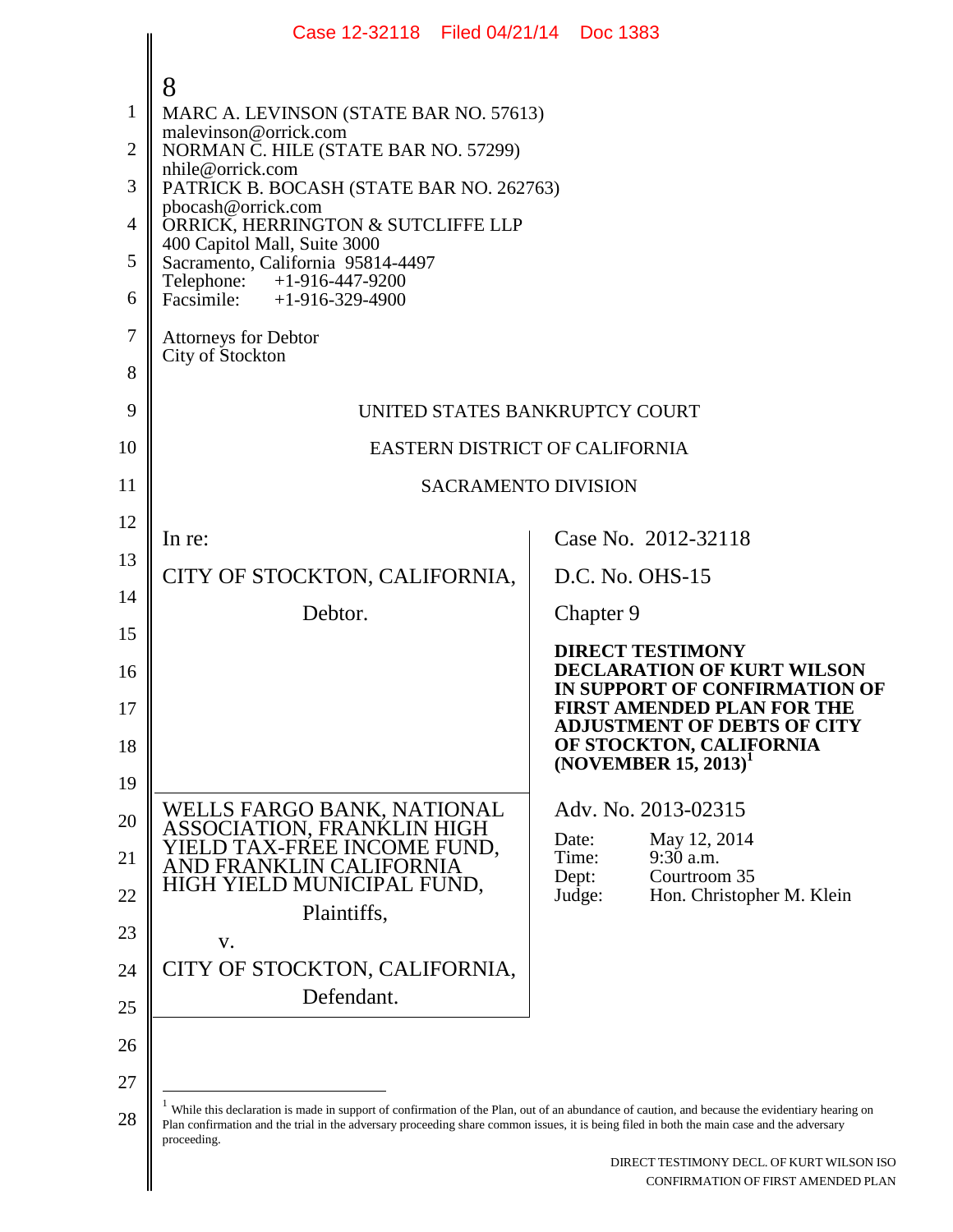I, Kurt Wilson, hereby declare:

1

- 2 - DIRECT TESTIMONY DECL. OF KURT WILSON ISO 2 3 4 5 6 7 8 9 10 11 12 13 14 15 16 17 18 19 20 21 22 23 24 25 26 27 28 1. I am the City Manager of the City of Stockton, California (the "City" or "Stockton"). I joined the City as a Deputy City Manager in September 2012. My responsibilities in that role included overseeing the operational departments of Community Development, Economic Development, Public Works, and Municipal Utilities. I served as Interim City Manager from November 2013 until late January 2014, when I became City Manager. In my role as City Manager, I serve as the chief administrative officer of the City, in which capacity I manage the City's resources and personnel, with the exceptions of the City Attorney, City Auditor, and City Clerk's offices. This includes supervising a variety of professional staff with expertise in various disciplines and managing those talents to implement the policy decisions of the Mayor and Council. 2. Before joining the City, I was City Manager of Ridgecrest, California, and served in local government in both San Bernardino and Rialto. I also served in state government, where I served in two senior executive positions in the Schwarzenegger administration. Additionally, I have an extensive background in the private sector, as a business owner and nonprofit executive. I hold a Bachelor of Science degree in Organizational Management and a Master of Business Administration from University of La Verne, and a Master of Education from California Coast University, as well as several post graduate certifications from UCLA, Berkeley, and various professional organizations. *The City's Deals With Ambac, Assured, And NPFG Preserve Important Civic Properties* 3. Franklin attacks the deals that the City, through arduous mediation and after thousands of hours of work by the City's management team and outside professionals, has struck with Ambac, Assured, and NPFG. But Franklin ignores one of the critical elements of these deals. These agreements are vital to the City because they each ensure the City's continued use of properties that are important, and often essential, to the City's operations. 4. The City's agreement with Ambac allows the City to maintain possession of three fire stations, the City's Main Police Facility, and the Maya Angelou Southeast Branch Library. The City, in the exercise of its business judgment, has determined that it cannot relinquish control

CONFIRMATION OF FIRST AMENDED PLAN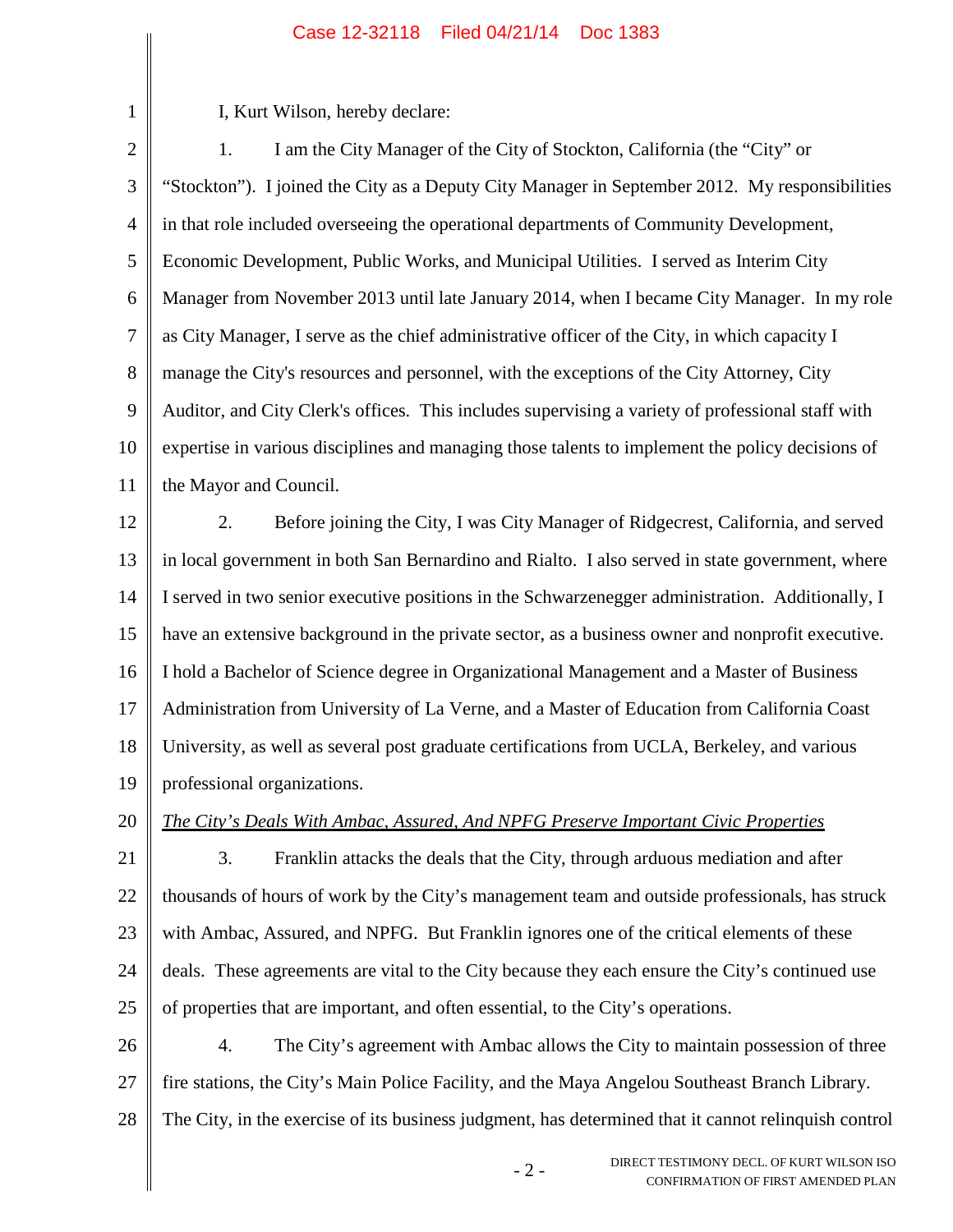1 2 3 4 5 6 7 8 9 10 11 12 of these properties because of their importance to the City. Likewise, the City's agreement with Assured allows the City to continue its current tenancy and capture the benefits of previous investments made for its use of 400 E. Main. The City intended to make this building its new City Hall, replacing the dilapidated City Hall built nearly 100 years ago. Although 400 E. Main did not become the City Hall as planned, it now houses the City's information technology division. The City has invested several million dollars in upgrades at 400 E. Main to provide the necessary cabling and chillers for its main computer services and related equipment for the information technology division to support the full array of City Departments. The City's settlement with Assured is thus essential to the City's operations. In addition, the City's new lease of its space at 400 E. Main is on more favorable terms than it would have been able to achieve outside of its settlement with Assured. The new negotiated lease rate is less than half the current rate.

13 14 15 16 17 18 19 20 21 22 23 24 25 26 27 28 5. The City's deals with NPFG also allow the City to continue its use of essential civic properties. Those deals allow the City to remain in use of the Stewart/Eberhardt Building, an essential services building (as defined by Cal. Health & Safety Code § 16007) that is home to the City's Human Resources, Police Emergency Communications (911 Dispatch), Police Investigations, and Public Works departments, as well as the Police Crime Lab. They also allow the City to retain the Stockton Arena, home to the Stockton Thunder professional sports team and host to a variety of events such as ice hockey, indoor football, indoor soccer, and concerts. The Arena is part of the Stockton Events Center in downtown Stockton and defines the city's downtown waterfront redevelopment program, which is a critical component of the City's future economic viability and recovery. Finally, the NPFG deals allow for the City's continued use of three parking structure properties in downtown Stockton: (1) the Edmond S. Coy Parking Structure, a six-story structure with about 575 parking spaces, as well as ground commercial space, for workers in and visitors to the Central Business District; (2) the Stockton Events Center Parking Structure, a seven-story structure with about 600 parking spaces for sports fans, concert goers, and event attendees; and (3) the Market Street Garage, a four-story structure with about 780 parking spaces, which provides monthly parking for employees of downtown businesses and

> - 3 - DIRECT TESTIMONY DECL. OF KURT WILSON ISO CONFIRMATION OF FIRST AMENDED PLAN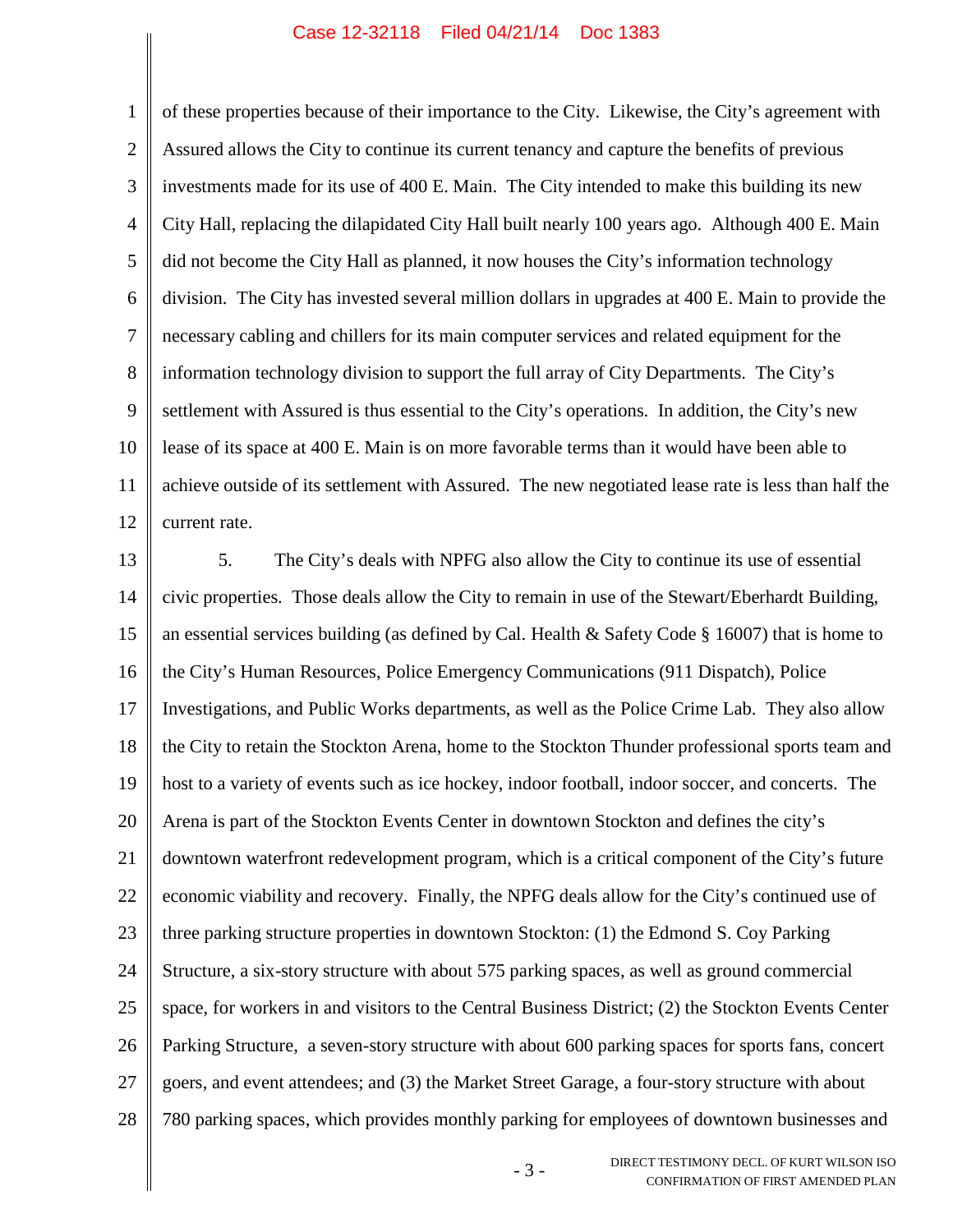1 2 hourly parking for patrons of downtown businesses. Each of these facilities is important either to the City's operations or to the City's viability as a liveable City.

3 4 5 6 6. The NPFG Settlements were contingent on the City obtaining the required approval of the State of California Department of Finance of the restructuring of the Arena Pledge Agreement. The City has received this approval, which continues the non-General Fund payment stream to service this debt.

7 8 9 10 11 12 13 14 7. The properties underlying the City's deals with Ambac, Assured, and NPFG are important civic facilities, and the City, in the exercise of its business judgment, has determined that they cannot be sacrificed. There is one deal with Assured, the Pension Obligation Bond (POB) settlement, which does not directly involve an underlying property. However, the City entered into the POBs settlement as part of a global settlement with Assured that ensured the City's continued use of 400 E. Main under favorable lease terms. The City believes that Assured would not have entered into the new 400 E. Main lease on the same terms had it not reached an acceptable settlement on the POB Claims.

15 16 17 18 8. In contrast, the properties underlying the 2009 Bonds – Swenson Golf Course, Van Buskirk Golf Course, and Oak Park – are not essential to the City's operations or continued viability. The City has determined, in the exercise of its business judgment, that these properties can be sacrificed.

19 20 21 22 23 24 25 26 9. The City has disclosed the major terms of the deals with Ambac, Assured, and NPFG, and has filed near-final drafts of each settlement in the Plan Supplement [Dkt. No. 1236] and the Supplemental Plan Supplement [Dkt. No. 1259]. The City intends to file final drafts of all settlement documents, as approved by the City Council, before the Confirmation Hearing. The City does not believe that any modifications of the documents that have already been filed will be material. The City also does not believe that any documents that have not yet been filed will affect the treatment of the 2009 Bond Claim or that Franklin has been prejudiced in any way. *The City Has Made Its Best Effort To Raise Additional Tax Revenues*

27 28 10. The City has made its best efforts to raise taxes in light of its fiscal crisis and bankruptcy case. The City realized several years ago that it needed to pursue additional revenues.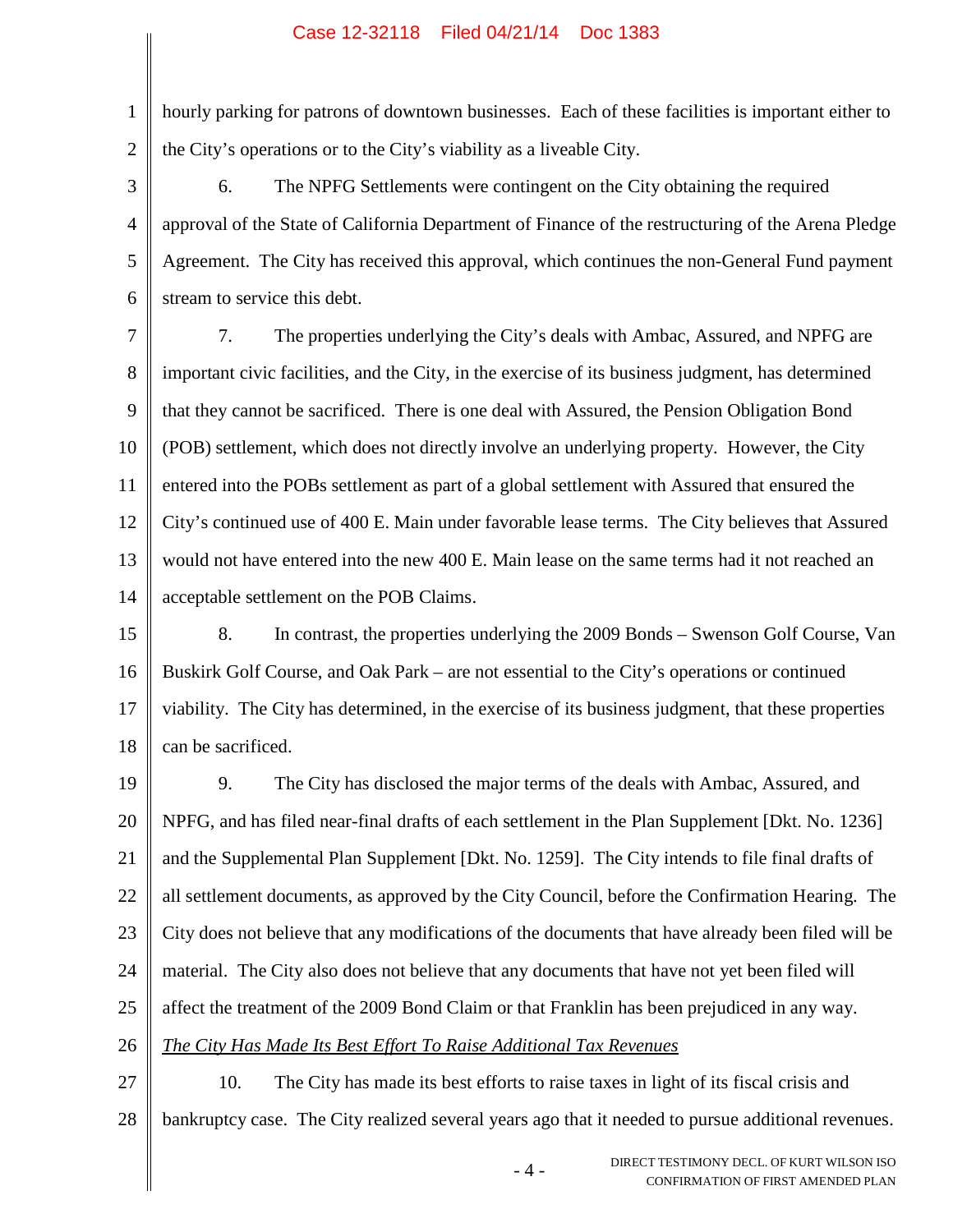1 2 3 4 5 6 7 8 9 10 11 12 13 14 At the time, however, the justification for new taxes did not meet the expectations of the community. As a result, on more than one occasion voters rejected calls for new taxes, even to support important public items. Subsequently, the City engaged FM3, a reputable national firm with more than 30 years of experience specializing in opinion research to support the passage of finance measures to fund local public services. The City enlisted FM3 to survey likely Stockton voters in September 2012 on the level of support for sales and/or utility user tax increases, structured either as special taxes (with earmarked proceeds) or general taxes (without earmarked proceeds). A true and correct copy of the results of FM3s research is attached as Exhibit B to the declaration of former City Manager Robert Deis in support of the City's eligibility for bankruptcy relief ("Deis Decl.", [Dkt. No. 708]). A summary of FM3's key findings was also admitted into evidence as Exhibit 106 at the Eligibility Hearing. Those results showed that the measure had a greater probability of passing if a portion of the receipts went to public safety purposes, including the hiring of additional police. It also showed substantially lower support for a tax measure whose receipts would be dedicated solely to paying the City's creditors.

15 16 17 18 19 20 21 22 23 24 25 11. Based on FM3's research, the City put Measures A and B on the November 2013 ballot. Measure A, a ballot measure to raise the sales tax by 0.75%, narrowly passed in November 2013, with 51.86% of voters voting yes. Measure B, an advisory measure asking the electorate whether 65% of the proceeds from Measure A should be used to "pay for law enforcement and crime prevention services such as those described in the Stockton's Marshall Plan on Crime" and 35% to "help end the bankruptcy and restore other City services," passed by a wider margin, with 59.27% of voters voting yes. Measure A's narrow victory confirmed the City's business judgment that the voters likely would not tolerate a tax increase higher than 0.75%, while Measure B's wider margin of victory confirmed that the sales tax increase likely would not have passed if a larger portion of the revenues was spent on paying creditors instead of public safety and City services.

26 27 28 12. I agree with the testimony of former City Manager Robert Deis when he stated that "for a tax increase measure to be successful it is essential that a city have a compelling argument or a specific 'product' that will be funded by the tax increase which resonates with the voters."

> - 5 - DIRECT TESTIMONY DECL. OF KURT WILSON ISO CONFIRMATION OF FIRST AMENDED PLAN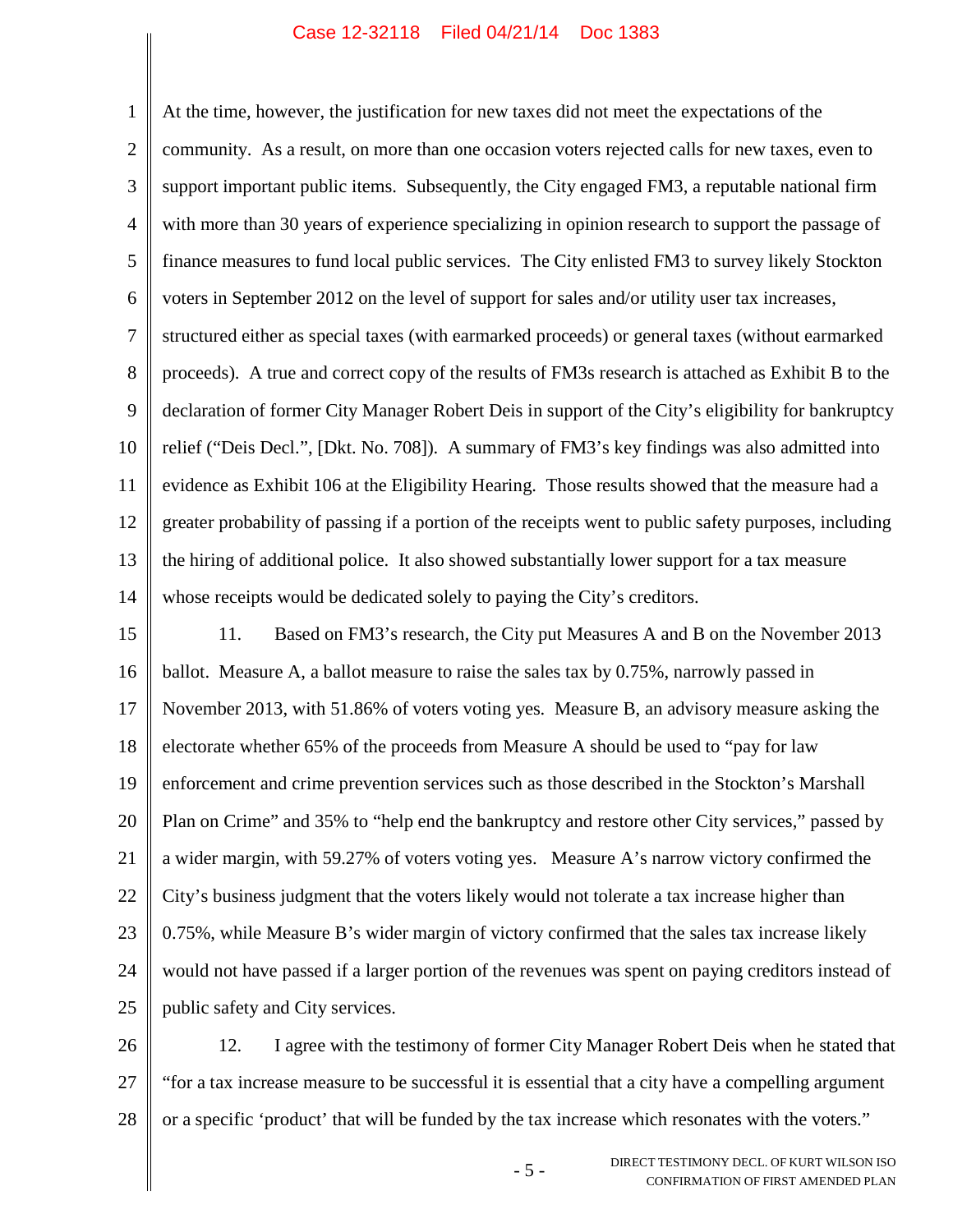1 2 3 4 5 6 7 8 9 10 Deis Decl. at 9. It was critical to the passage of Measure A that the public see that the resulting revenues would go to hiring police officers and improving public safety. At the same time, however, the City was barely able to sell a tax increase that paid for the some of the City's most vital "products": law enforcement, crime prevention, and the restoration of City services. In my experience, it would be impossible to pass a tax measure devoted solely to paying creditors like Franklin, particularly considering the likelihood of a much stronger organized opposition than what we saw with Measure A. The City has acted in good faith by asking the voters to pass the highest tax increase that the City thought feasible and by presenting voters with a "product" they would support. Were the City's bankruptcy case dismissed, it could not, as Franklin suggests it might, be able to raise yet more tax revenue at the drop of a hat.

11 12 13 14 15 16 17 18 19 20 13. Franklin's arguments that the City should raise its utility users' tax ("UUT") rate likewise miss the mark. In November 2008, the City placed Measure U on the ballot, which the voters passed. The purpose of Measure U was to modernize the current user utility tax ordinance to treat taxpayers equally regardless of the technology used for telecommunication and video services. Specifically, it was intended to protect the tax from litigation alleging that local phone taxes should have been repealed when the federal government ceased taxing long-distance calls in 2006. It was also intended to extend the tax to new technologies such as text messaging. In order to address public concern, Measure U reduced the overall UUT rate from 8% to 6%. This action likely relieved some political pressure, which allowed the City an opportunity to garner additional support for the later tax measure.

21 22 23 24 25 26 14. Any UUT increase requires voter approval. The FM3 poll indicated lower support for a UUT than a sales tax. A sales tax measure initially polled at 71% support, but wound up with only 51.86% "yes" votes. A 2% UUT increase initially polled at 58% support, so it seems likely such a proposal would not succeed after a hard fought ballot campaign. This may be in part due to the City's promise with Measure U that the UUT would remain at 6%. Putting a 2% UUT rate increase on the ballot would run counter to that promise.

27 / / /

28 / / /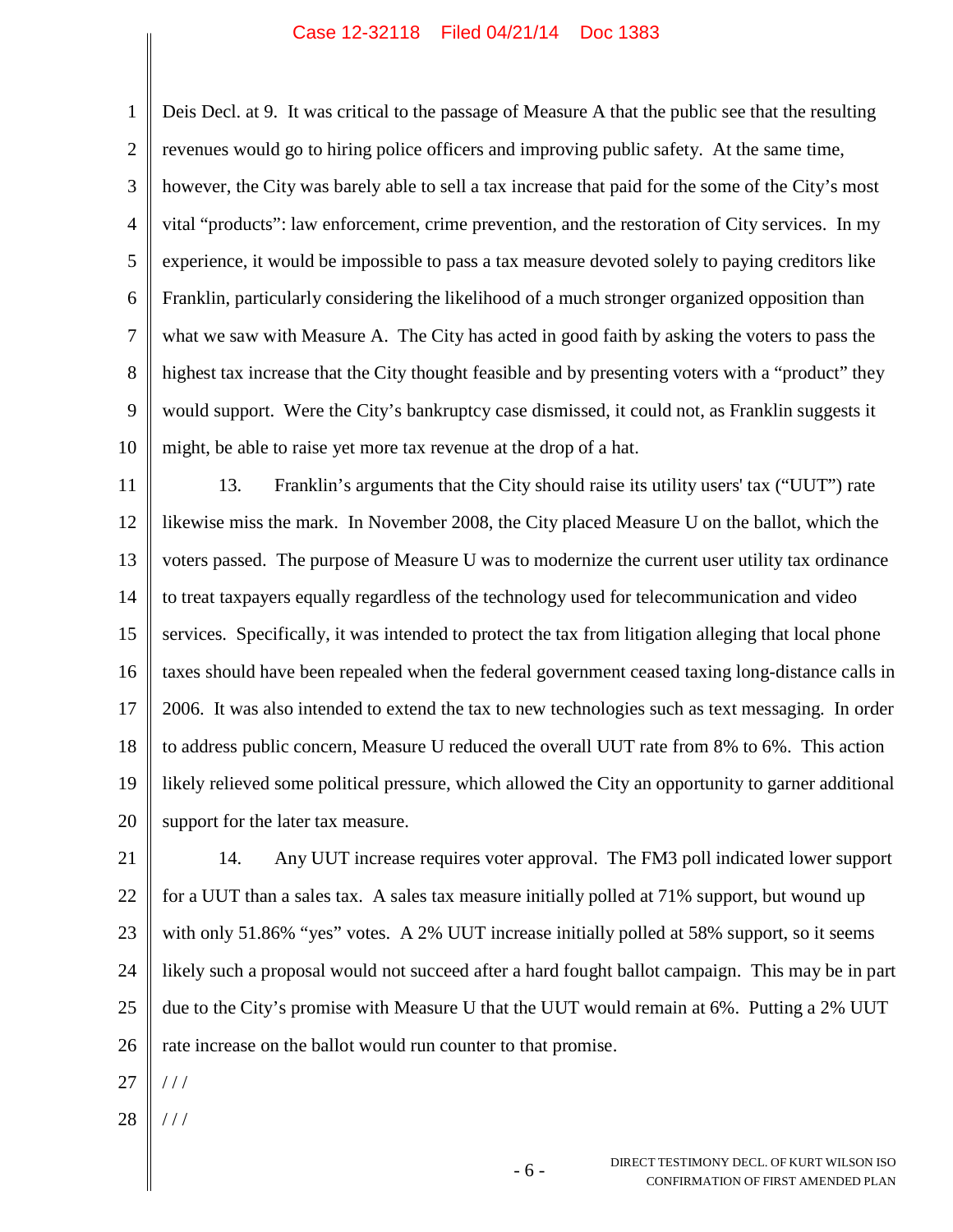1

# *The City Cannot Reject Its Contract With CalPERS*

2 3 4 5 6 7 8 9 10 11 12 13 14 15 16 17 18 19 15. Franklin criticizes the City's decision not to impair CalPERS, which is the market standard for government employee pensions in California. The point Franklin misses or ignores is that there is not much in the way of a decision involved. A "decision" implies a choice between two or more options. But there is, in reality, no feasible alternative to CalPERS for Stockton, and Franklin fails to propose one. If the City wishes to retain its employees, and wishes to avoid the \$1.6 billion<sup>2</sup> judgment that would immediately result from rejecting its CalPERS obligations, it must honor its debts to CalPERS as the trustee for the City's retirees. The City's ability to retain and attract a qualified workforce is dependent, among other things, on the competitiveness of its total compensation package. We have witnessed the negative impact on recruitment and retention within the police department, for example, that can be caused by even the hint of losing the ability to provide a competitive compensation package. Other departments are experiencing similar challenges. As an example, the City is currently unable to fully operate its new Delta Water Supply Project because of an inability to attract and retain qualified employees. In the absence of CalPERS or an equivalent plan, the City would be unable to compete with other employers. The search for a comparable plan that also produces a cost savings for the City has not identified any options. Even if such an option did exist, however, the termination liability that the City would owe to CalPERS would more than offset any hypothetical savings.

20 21 22 23 24 25 16. However, while the City's Plan does not impair CalPERS, the City *has* reduced its CalPERS obligation through other means. The City's CalPERS obligation is based on a variety of factors, such as the number of employees enrolled in the system, the amount of pay received by those employees, the tier in which they are enrolled, who pays for the employee share of the obligation, the ability to spike pay, etc. The City has taken actions to reduce costs in each of these areas, and these actions have resulted in a dramatic decrease in the City's long-term

- 26
- 27

<sup>28</sup> <sup>2</sup> Unfunded termination liability for the Safety Plan is \$1.042 billion and for the Miscellaneous Plan is \$576 million, for a total of \$1.618 billion, according to the 6/30/12 actuarial valuation by CalPERS (page 28 of each plan's report).